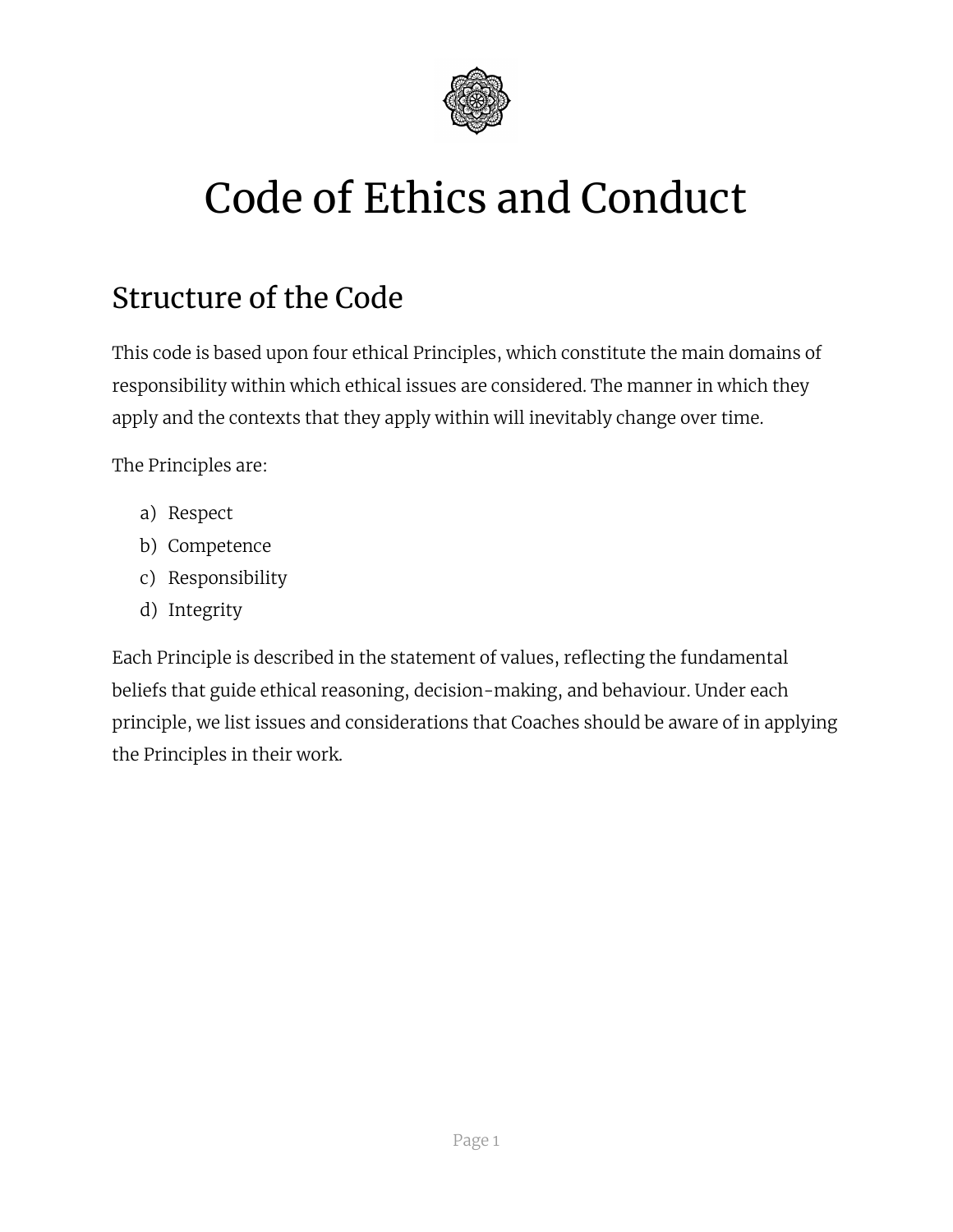

# Ethical Principles

## Respect

Respect for the dignity of persons and peoples is one of the most fundamental and universal ethical principles across geographical and cultural boundaries, and across professional disciplines.

It provides the philosophical foundation for many of the other ethical Principles. Respect for dignity recognises the inherent worth of all human beings, regardless of perceived or real differences in social status, ethnic origin, gender, capacities, or any other such group-based characteristics. This inherent worth means that all human beings are worthy of equal moral consideration.

#### Statement of Values

Coaches value the dignity and words of all persons, with sensitivity to the dynamics of perceived authority or influence over persons and peoples, and with particular regard to people's rights.

In applying these values, Coaches should consider:

- a) Privacy and confidentiality,
- b) Respect,
- c) Communities and the shared values within them,
- d) Impacts on the broader environment living or otherwise,
- e) Issues of power,
- f) Consent,
- g) Self-determination,
- h) The importance of compassionate care, including empathy, generosity, openness, tolerance for distress, commitment, courage, and authenticity.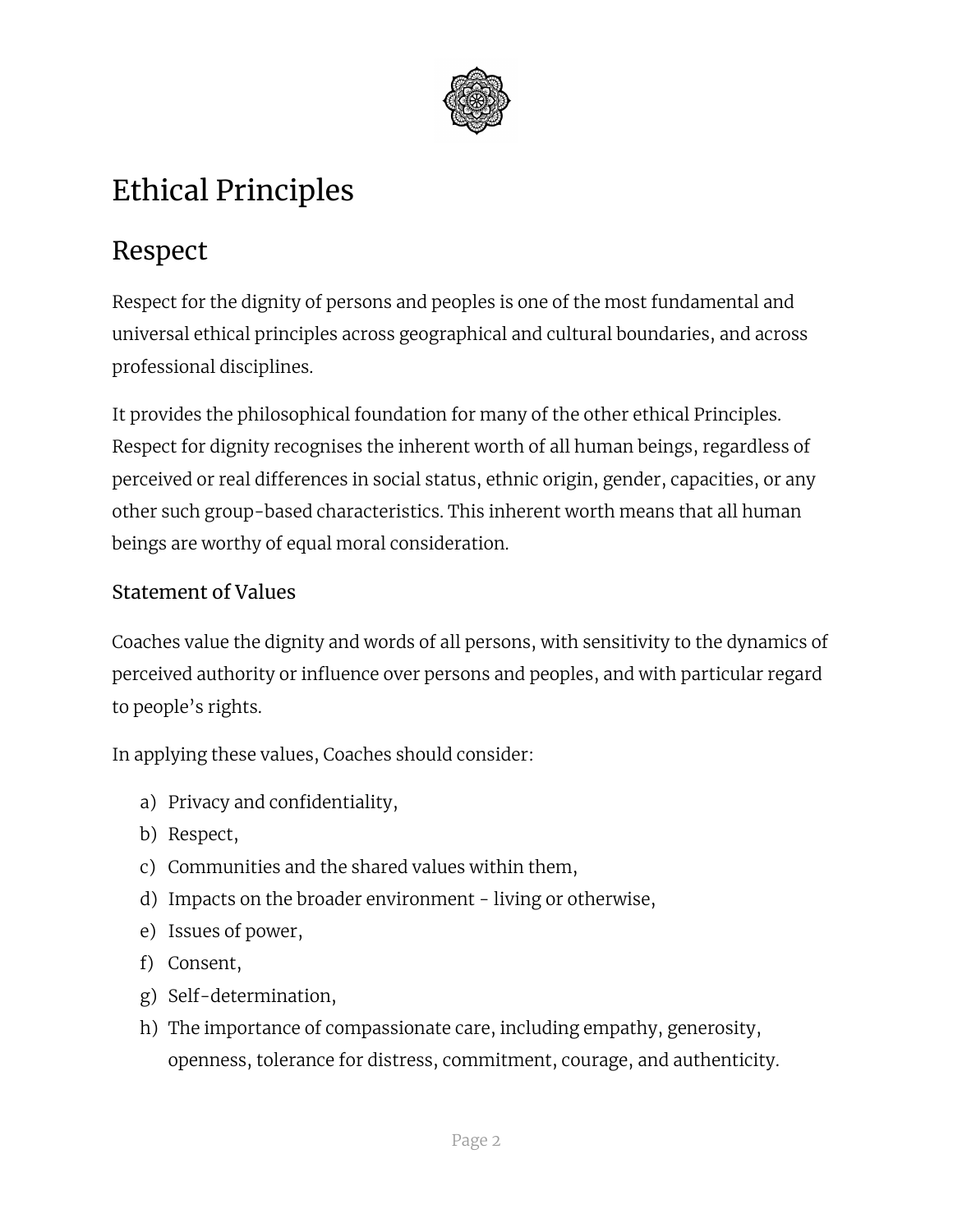

### Competence

Coaches may offer a range of services that usually require specialist knowledge, training, skill, and experience. Competence refers to their ability to provide those specific services to a requisite professional standard.

A coach should not provide professional services that are outside of their area of knowledge, skill, training, and experience.

#### Statement of Values

Coaches value the continuing development and maintenance of high standards of competence in their professional work, and the importance of working within the recognised limits of their knowledge, skill, training, education, and experience.

In applying these values, Coaches should consider:

- a) Possession or otherwise of appropriate skills and care needed to serve persons and people,
- b) The limits of their competence and the potential need to refer on to another professional,
- c) Advances in the evidence base,
- d) The need to maintain technical and practical skills,
- e) Matters of professional ethics and decision-making,
- f) Any limitations to their competence to practise, taking mitigating actions as necessary,
- g) Caution in making knowledge claims.

# Responsibility

Coaches must accept appropriate responsibility for that which is within their power, control, or management. Awareness of responsibility ensures that the trust of others is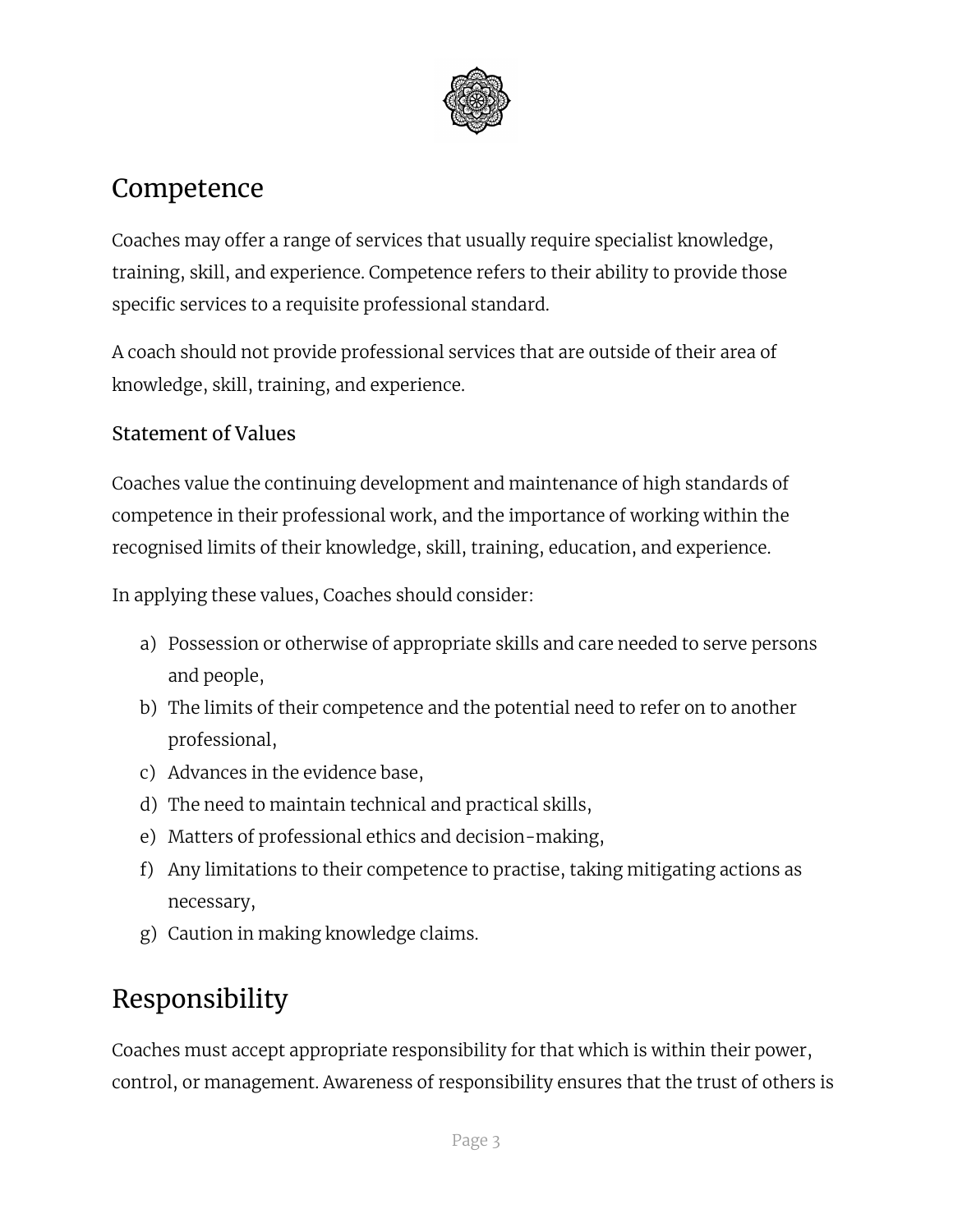

not abused, the power of influence is properly managed, and that duty towards others is always paramount.

#### Statement of Values

Coaches value their responsibilities to persons and peoples, to the general public, and to the profession of Coaching, including the avoidance of harm and the prevention of misuse or abuse of their contribution to society.

In applying these values, Coaches should consider:

- a) Professional accountability,
- b) Responsible use of their knowledge and skills,
- c) Respect for the welfare of human, non-humans, and the living world,
- d) Potentially competing duties.

### Integrity

Acting with integrity includes being honest, truthful, accurate, and consistent in one's actions, words, decisions, methods, and outcomes. It requires setting self-interest to one side and being objective and open to challenge in one's behaviour in a professional context.

#### Statement of Values

Coaches value honesty, probity, accuracy, charity, and fairness in their interactions with all persons and peoples. They seek to promote integrity in all faces of their professional endeavours.

In applying these values, Coaches should consider:

- a) Honesty, openness, and candour,
- b) Accurate unbiased representation,
- c) Fairness,